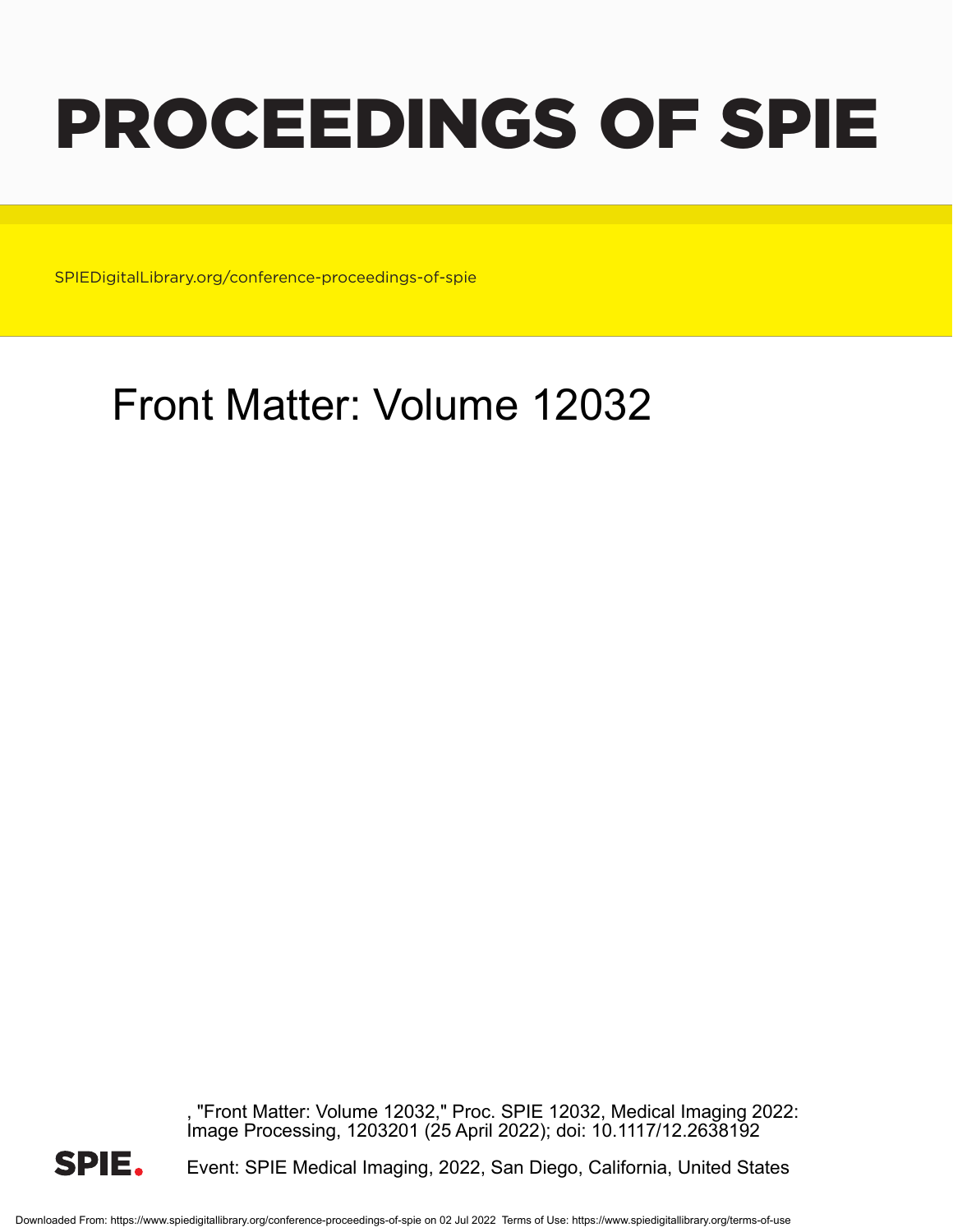### PROGRESS IN BIOMEDICAL OPTICS AND IMAGING Vol. 23 No. 48

# *Medical Imaging 2022*

# *Image Processing*

**Olivier Colliot Ivana Išgum Bennett A. Landman Murray H. Loew**  *Editors*

**20–24 February 2022 San Diego, California, United States**

**21-27 March 2022 ONLINE**

*Sponsored by*  SPIE

*Cosponsored by*  Philips Healthcare (United States)

*Cooperating Organizations*  American Association of Physicists in Medicine International Foundation for Computer Assisted Radiology and Surgery Medical Image Perception Society (United States) Radiological Society of North America Society for Imaging Informatics in Medicine (United States) World Molecular Imaging Society

*Published by*  SPIE

> **Volume 12032**  Part One of Two Parts

Proceedings of SPIE, 1605-7422, V. 12032

Medical Imaging 2022: Image Processing, edited by Olivier Colliot, Ivana Išgum, Proc. of SPIE Vol. 12032, 1203201 · © 2022 SPIE 1605-7422 · doi: 10.1117/12.2638192

Proc. of SPIE Vol. 12032 1203201-1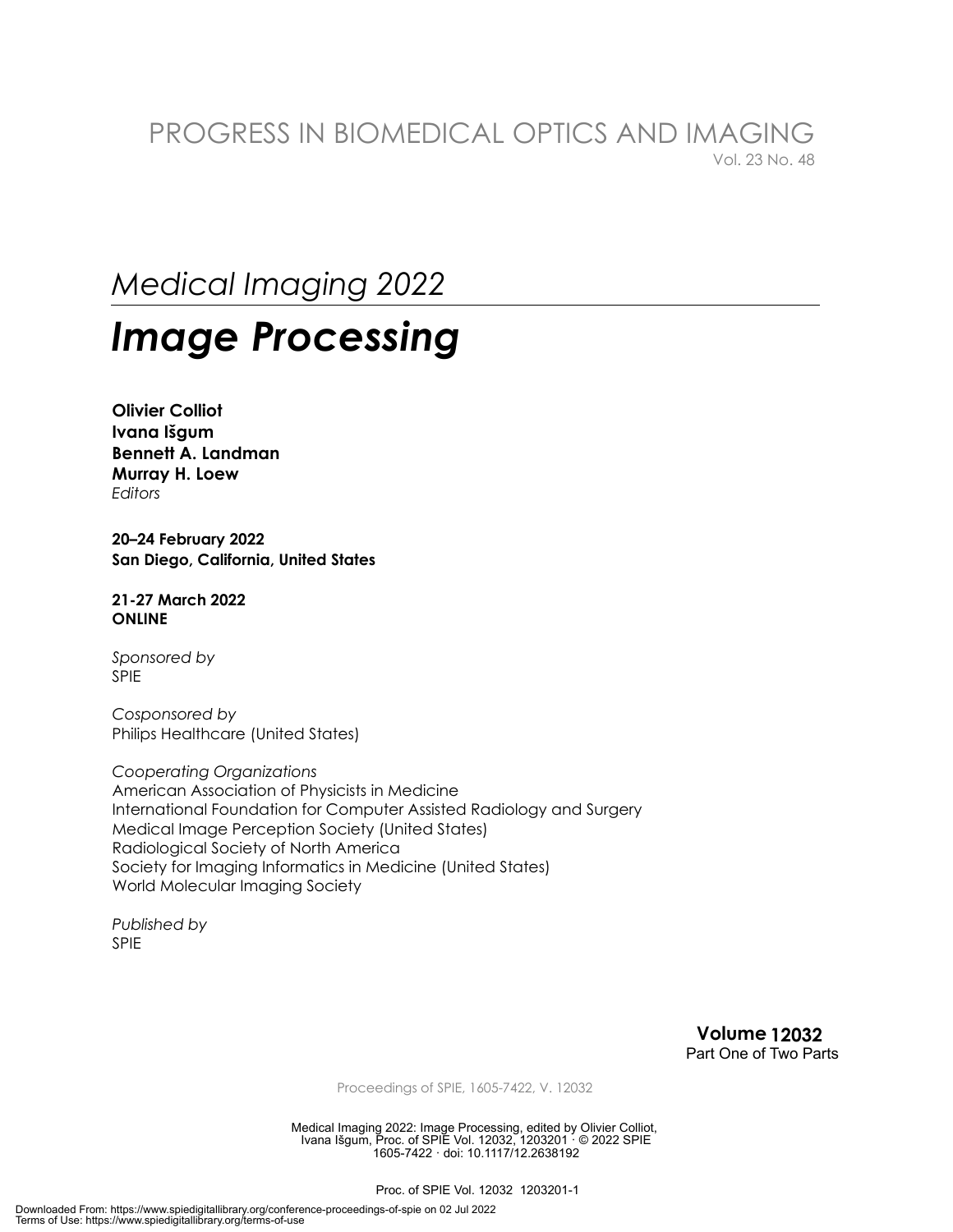The papers in this volume were part of the technical conference cited on the cover and title page. Papers were selected and subject to review by the editors and conference program committee. Some conference presentations may not be available for publication. Additional papers and presentation recordings may be available online in the SPIE Digital Library at SPIEDigitalLibrary.org.

The papers reflect the work and thoughts of the authors and are published herein as submitted. The publisher is not responsible for the validity of the information or for any outcomes resulting from reliance thereon.

Please use the following format to cite material from these proceedings: Author(s), "Title of Paper," in *Medical Imaging 2022: Image Processing*, edited by Olivier Colliot, Ivana Išgum, Proc. of SPIE 12032, Seven-digit Article CID Number (DD/MM/YYYY); (DOI URL).

ISSN: 1605-7422 ISSN: 2410-9045 (electronic)

ISBN: 9781510649392 ISBN: 9781510649408 (electronic)

Published by **SPIE**  P.O. Box 10, Bellingham, Washington 98227-0010 USA Telephone +1 360 676 3290 (Pacific Time) SPIE.org Copyright © 2022 Society of Photo-Optical Instrumentation Engineers (SPIE).

Copying of material in this book for internal or personal use, or for the internal or personal use of specific clients, beyond the fair use provisions granted by the U.S. Copyright Law is authorized by SPIE subject to payment of fees. To obtain permission to use and share articles in this volume, visit Copyright Clearance Center at copyright.com. Other copying for republication, resale, advertising or promotion, or any form of systematic or multiple reproduction of any material in this book is prohibited except with permission in writing from the publisher.

Printed in the United States of America by Curran Associates, Inc., under license from SPIE.

Publication of record for individual papers is online in the SPIE Digital Library.



**Paper Numbering:** A unique citation identifier (CID) number is assigned to each article in the Proceedings of SPIE at the time of publication. Utilization of CIDs allows articles to be fully citable as soon as they are published online, and connects the same identifier to all online and print versions of the publication. SPIE uses a seven-digit CID article numbering system structured as follows:

The first five digits correspond to the SPIE volume number.

 The last two digits indicate publication order within the volume using a Base 36 numbering system employing both numerals and letters. These two-number sets start with 00, 01, 02, 03, 04, 05, 06, 07, 08, 09, 0A, 0B … 0Z, followed by 10-1Z, 20-2Z, etc. The CID Number appears on each page of the manuscript.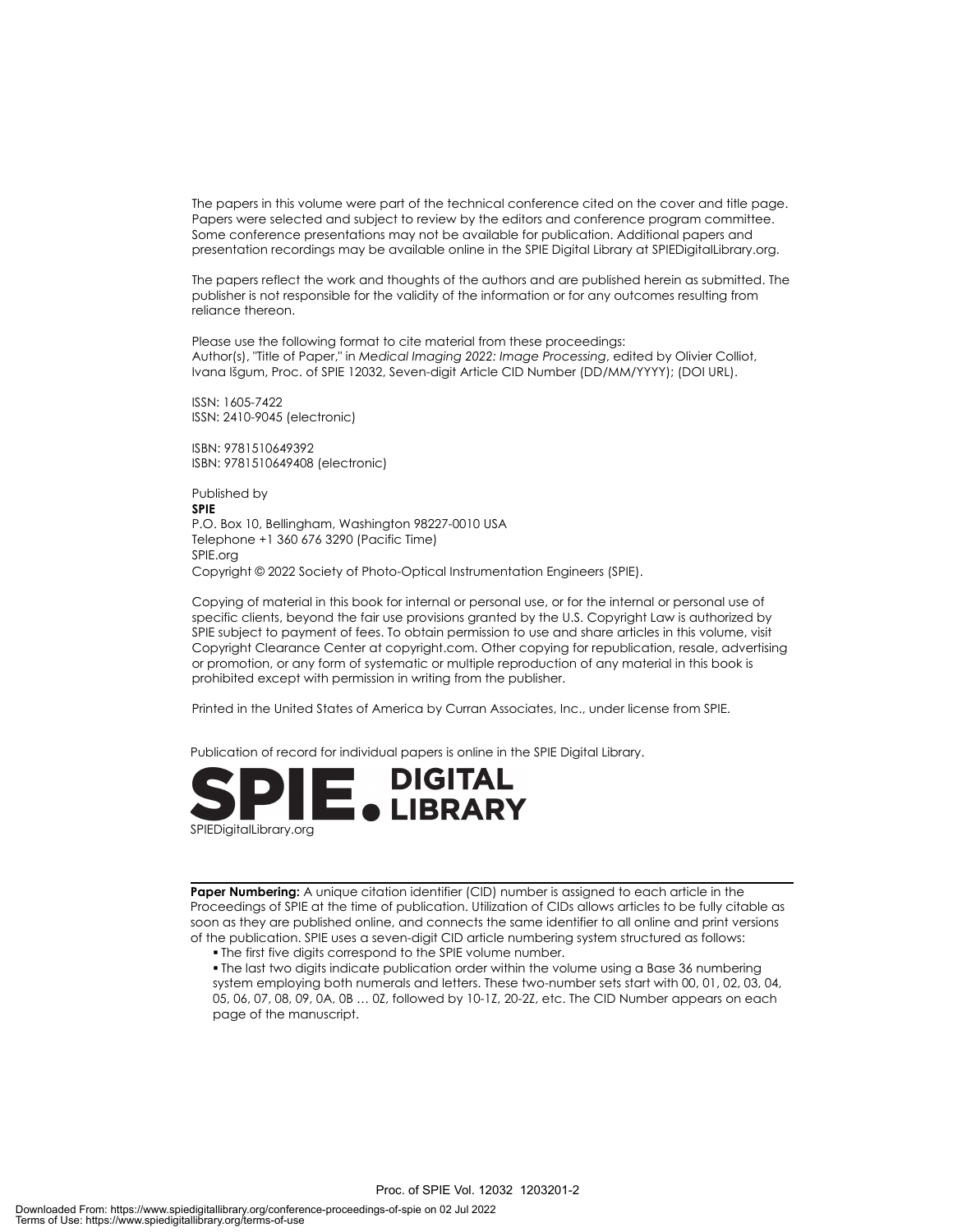### **Contents**

xiii *Conference Committee* 

### **Part One**

|          | <b>IMAGE ACQUISITION, RECONSTRUCTION, AND RESTORATION</b>                                                                              |
|----------|----------------------------------------------------------------------------------------------------------------------------------------|
| 1203203  | Mapping the impact of non-linear gradient fields on diffusion MRI tensor estimation [12032-1]                                          |
| 1203204  | Multi-scale sparse representation-based shadow inpainting for retinal OCT images [12032-2]                                             |
| 1203205  | Measuring strain in diffusion-weighted data using tagged magnetic resonance imaging<br>$[12032-3]$                                     |
| 1203206  | Unsupervised denoising of retinal OCT with diffusion probabilistic model [12032-4]                                                     |
| 1203207  | A benchmark of denoising digital breast tomosynthesis in projection domain: neural network-<br>based and traditional methods [12032-5] |
|          | <b>DEEP LEARNING</b>                                                                                                                   |
| 1203208  | Axial multi-layer perceptron architecture for automatic segmentation of choroid plexus in<br>multiple sclerosis [12032-6]              |
| 1203209  | Tumor tracking in 4D CT images for adaptive radiotherapy [12032-7]                                                                     |
| 12032 0A | Efficient network with ghost tied block for heart segmentation [12032-8]                                                               |
| 12032 OB | Deep variational clustering framework for self-labeling large-scale medical images [12032-9]                                           |
| 12032 OC | Gaze-based attention to improve the classification of lung diseases [12032-10]                                                         |
| 12032 OD | CaraNet: context axial reverse attention network for segmentation of small medical objects<br>$[12032 - 11]$                           |
|          | <b>IMAGE QUALITY</b>                                                                                                                   |
|          |                                                                                                                                        |

#### 12032 0E **Efficient quality control with mixed CT and CTA datasets** [12032-12]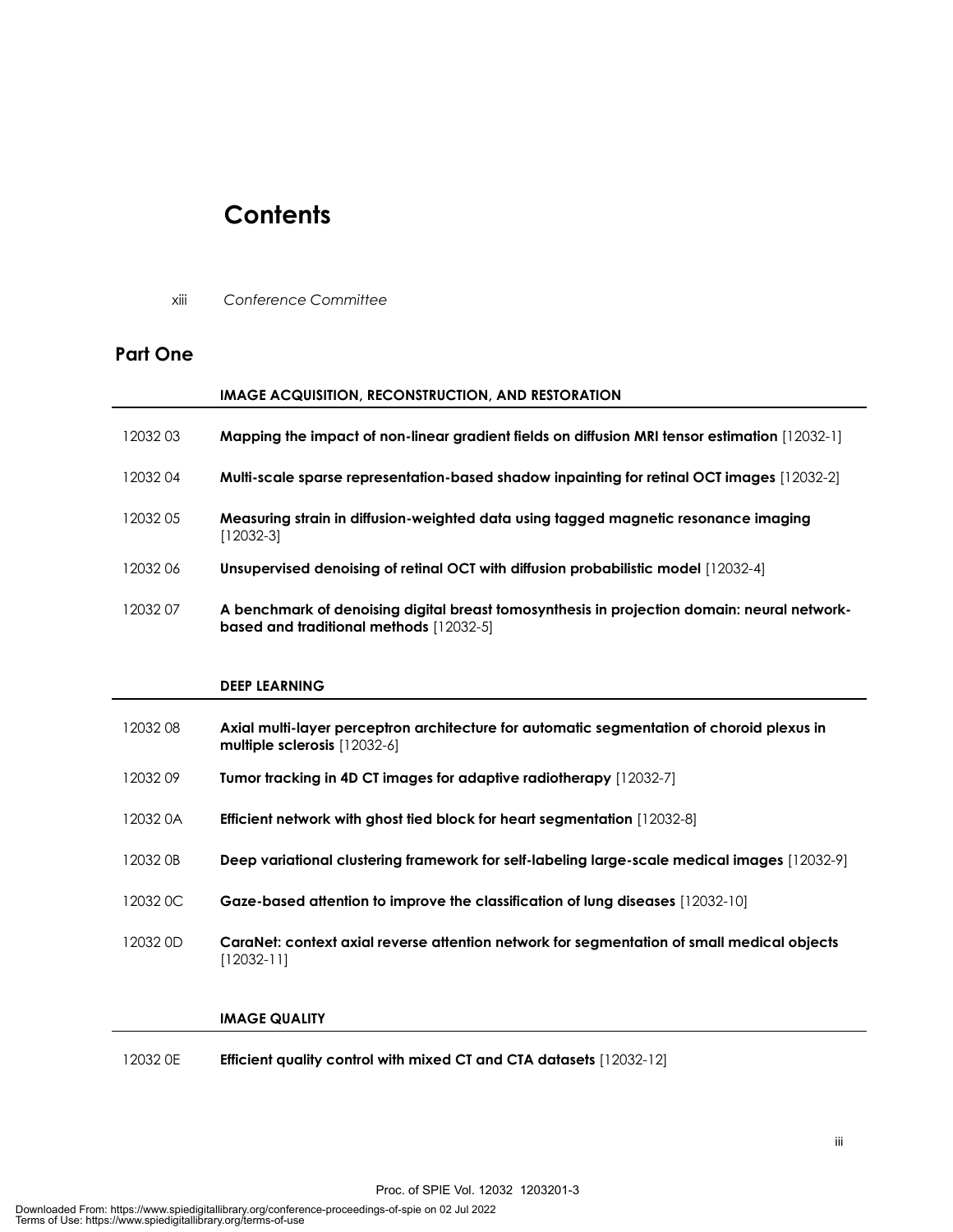# 12032 0F **Comparing Bayesian models for organ contouring in head and neck radiotherapy** [12032-13]

- 12032 0G **Automatic classification of MRI contrasts using a deep siamese network and one-shot learning** [12032-14]
- 12032 0H **Evaluating the impact of MR image harmonization on thalamus deep network segmentation** [12032-15]
- 12032 0I **Evaluating the impact of MR image contrast on whole brain segmentation** [12032-16]

#### **CLASSIFICATION AND DETECTION**

- 12032 0K **Opportunistic CT screening for degenerative deformities and osteoporotic fractures with 3D DeepLab** [12032-17]
- 12032 0L **Graph interaction for automated diagnosis of thoracic disease using x-ray images** [12032-18]
- 12032 0M **Interactive deep learning for explainable retinal disease classification** [12032-19]
- 12032 0N **CascadeNet for hysterectomy prediction in pregnant women due to placenta accreta spectrum** [12032-20]
- 12032 0O **Context in medical imaging: the case of focal liver lesion classification** [12032-21]
- 12032 0P **Evaluating neural network robustness for melanoma classification using mutual information** [12032-22]

#### **SEGMENTATION I**

| 12032 OQ | Learning to segment prostate cancer by aggressiveness from scribbles in bi-parametric MRI<br>[12032-28]                                              |  |
|----------|------------------------------------------------------------------------------------------------------------------------------------------------------|--|
| 12032 OR | Fully automated multi-heartbeat echocardiography video segmentation and motion tracking<br>[12032-29]                                                |  |
| 12032 OS | <b>Mixed-block neural architecture search for medical image segmentation</b> [12032-30]                                                              |  |
| 12032 OT | <b>Effective hyperparameter optimization with proxy data for multi-organ segmentation</b> [12032-31]                                                 |  |
| 12032 OU | Spatial label smoothing via aleatoric uncertainty for bleeding region segmentation from<br>Iaparoscopic videos [12032-32]                            |  |
| 12032 OV | Convolutional neural network with a hybrid loss function for fully automated segmentation of<br><b>lymphoma lesions in FDG PET images</b> [12032-33] |  |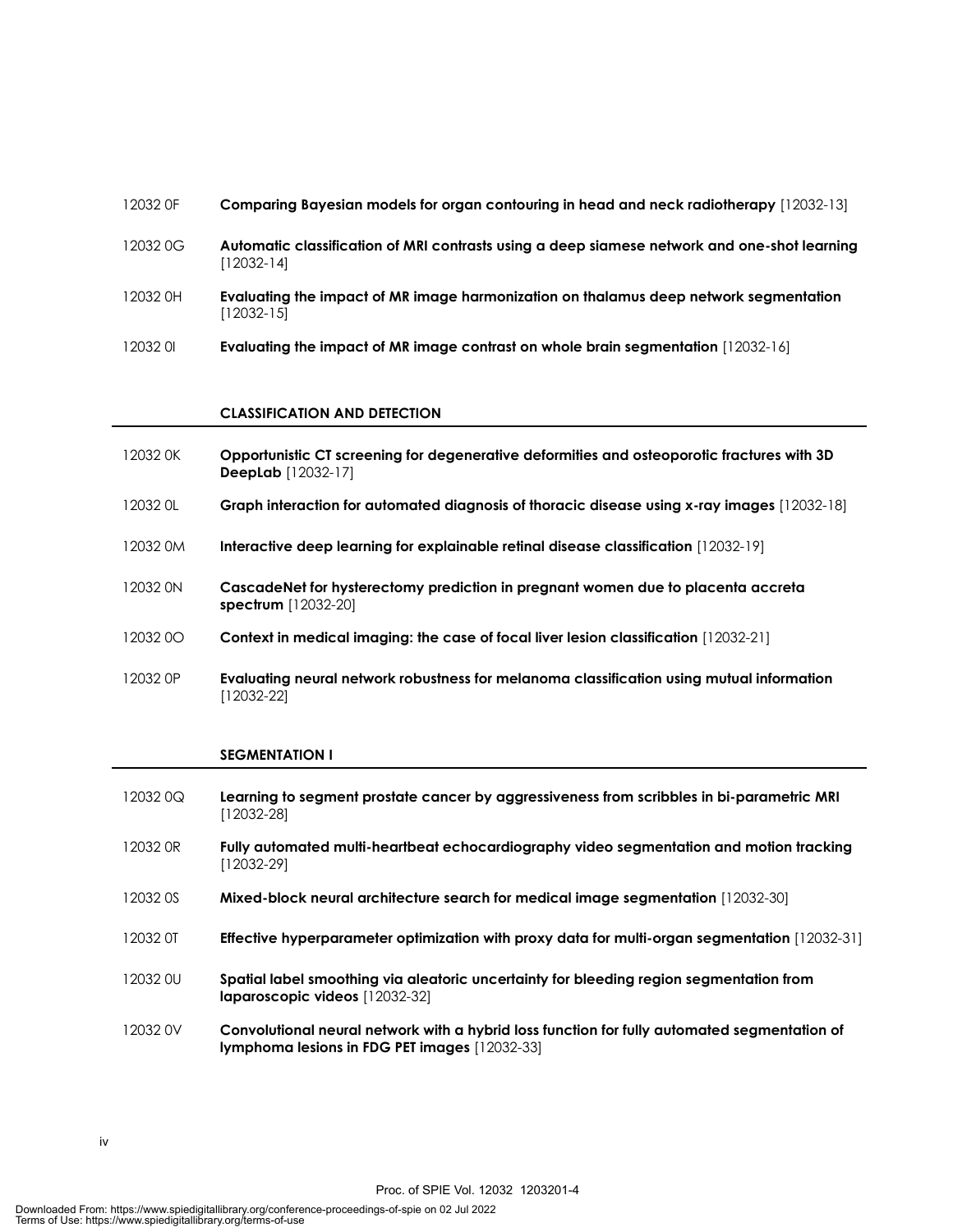12032 0W **Automated macular OCT retinal surface segmentation in cases of severe glaucoma using deep learning** [12032-34]

#### **VASCULAR IMAGING**

- 12032 0X **LitCall: learning implicit topology for CNN-based aortic landmark localization** [12032-23]
- 12032 0Y **Deep-learning-based carotid artery vessel wall segmentation in black-blood MRI using anatomical priors** [12032-24]

#### **SEGMENTATION II**

- 12032 0Z **Visual attribution for deep learning segmentation in medical imaging** [12032-25]
- 12032 10 **Unsupervised domain adaptation for segmentation with black-box source model** [12032-26]
- 12032 11 **Do I know this? segmentation uncertainty under domain shift** [12032-27]

#### **SHAPE AND MODEL-BASED ANALYSIS**

- 12032 12 **Statistical shape model of the spine fitting study: impact of clipping the latent representation** [12032-40]
- 12032 13 **Mapping pediatric spinal cord development with age** [12032-41]
- 12032 14 **Active shape models with locally weighted components** [12032-42]
- 12032 15 **Cranial meninges reconstruction based on convolutional networks and deformable models: applications to longitudinal study of normal aging** [12032-43]
- 12032 16 **SCU-Net: shape constraint U-Net for prostate segmentation in MR images** [12032-44]
- 12032 17 **Improving automated intracranial artery labeling using atlas-based features in graph convolutional nets** [12032-45]

#### **REGISTRATION**

| 12032 18 | MedReaNet: unsupervised multimodal retinal-image reaistration with GANs and ranking loss<br>[12032-35]             |
|----------|--------------------------------------------------------------------------------------------------------------------|
| 12032 19 | Motion correction in retinal optical coherence tomography imaging using deep learning<br>registration $[12032-36]$ |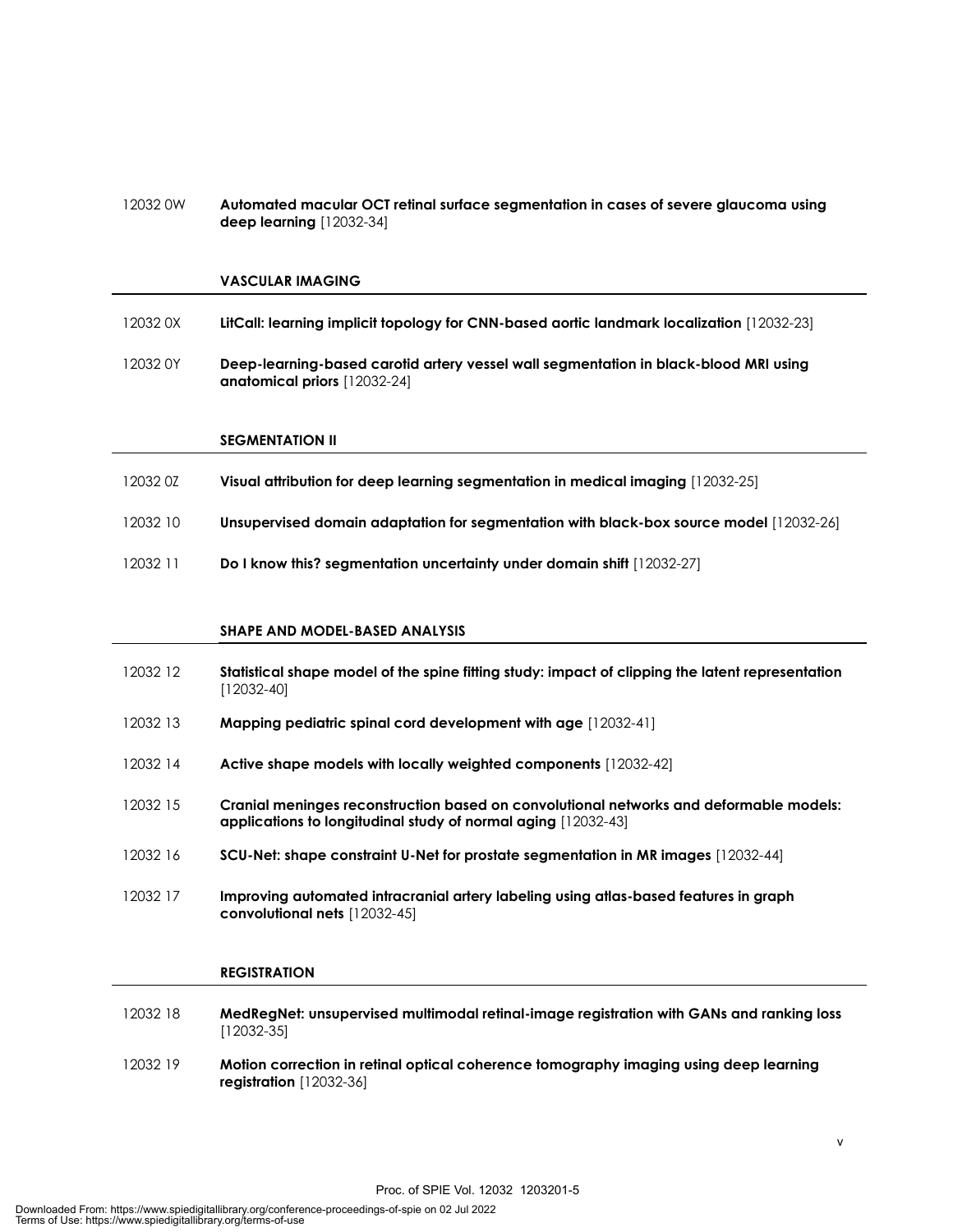| 12032 1A             | CNN-based pose estimation for assessing quality of ankle-joint X-ray images [12032-37]                                                                                                  |
|----------------------|-----------------------------------------------------------------------------------------------------------------------------------------------------------------------------------------|
| 12032 1B             | Non-rigid registration of temporal live cell microscopy image sequences using deep learning<br>$[12032-38]$                                                                             |
| 12032 1C             | On characterizing the sensitivity of lung computed tomography biomarkers to registration error<br>[12032-39]                                                                            |
|                      | <b>BRAIN IMAGING AND DISORDERS</b>                                                                                                                                                      |
| 12032 ID             | Human brain extraction with deep learning [12032-46]                                                                                                                                    |
| 12032 1E             | A multimodal variational autoencoder for estimating progression scores from imaging and<br>microRNA data in rare neurodegenerative diseases [12032-47]                                  |
| 12032 1F             | Mouse brain extraction using 2-Stage CNNs [12032-48]                                                                                                                                    |
| 12032 <sub>1 G</sub> | Ultra-high-resolution mapping of cortical layers 3T-guided 7T MRI [12032-49]                                                                                                            |
| 12032 1H             | Joint independent component analysis for hypothesizing spatiotemporal relationships between<br>longitudinal gray and white matter changes in preclinical Alzheimer's disease [12032-50] |
|                      | <b>IMAGE PROCESSING AND IMAGING INFORMATICS: JOINT SESSION WITH CONFERENCES 12032</b><br><b>AND 12037</b>                                                                               |
| 12032 11             | A deep recurrent neural network with primal-dual optimization for CT metal artifact reduction<br>$[12032 - 51]$                                                                         |
| 12032 1J             | A deep kernel method for PET image reconstruction [12032-52]                                                                                                                            |
|                      | <b>QUANTITATIVE IMAGE ANALYSIS</b>                                                                                                                                                      |
| 12032 1K             | Quantification of muscle, bones, and fat on single slice thigh CT [12032-53]                                                                                                            |
| 12032 1L             | Extending the value of routine lung screening CT with quantitative body composition<br>assessment [12032-54]                                                                            |

- 12032 1M **Variational inference for quantifying inter-observer variability in segmentation of anatomical structures** [12032-55]
- 12032 1N **Parotid gland segmentation with nnU-Net: deployment scenario and inter-observer variability analysis** [12032-56]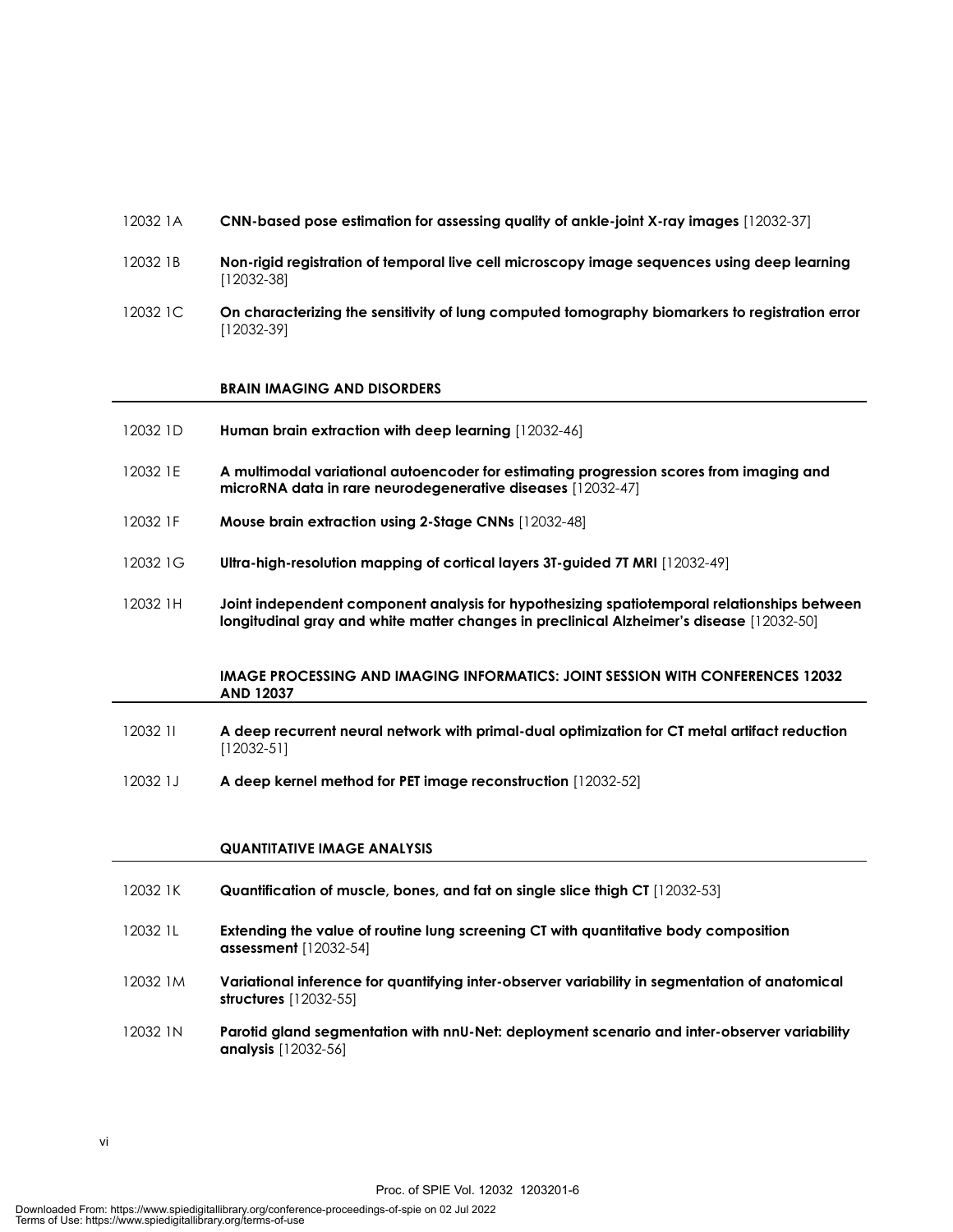#### **GENERATIVE MODELS**

| 12032 10 | Application of DatasetGAN in medical imaging: preliminary studies [12032-57]                                                                |
|----------|---------------------------------------------------------------------------------------------------------------------------------------------|
| 12032 IP | <b>3D PET image generation with tumour masks using TGAN [12032-58]</b>                                                                      |
| 120321Q  | Structure-aware unsupervised tagged-to-cine MRI synthesis with self disentanglement<br>$[12032-59]$                                         |
| 12032 1R | Generative adversarial network for coronary artery plaque synthesis in coronary CT<br>angiography $[12032-60]$                              |
| 12032 1S | A deep learning approach to transform two orthogonal X-ray images to volumetric images for<br><b>image-guided proton therapy</b> [12032-61] |
| 12032 1T | Coarse-to-fine cascade framework for cross-modality super-resolution on clinical/micro CT<br><b>dataset</b> [12032-62]                      |

#### **POSTER SESSION**

12032 1U **Longitudinal changes of connectomes and graph theory measures in aging** [12032-63]

#### **PART TWO**

| 12032 <sub>1</sub> V | Perceptually improved T1-T2 MRI translations using conditional generative adversarial networks<br>$[12032 - 64]$                               |
|----------------------|------------------------------------------------------------------------------------------------------------------------------------------------|
| 12032 1W             | Reconstruction of visual stimulus from the EEG recordings via generative adversarial network<br>$[12032-65]$                                   |
| 12032 1X             | Evaluating the capacity of deep generative models to reproduce measurable high-order<br>spatial arrangements in diagnostic images [12032-66]   |
| 12032 1Y             | Progressive GANomaly: anomaly detection with progressively growing GANs [12032-67]                                                             |
| 12032 1Z             | Image quality assessment of chest CT scans used in functional respiratory imaging [12032-68]                                                   |
| 12032 20             | Iterative material decomposition with gradient L0-norm minimization for dual-energy CT<br>$[12032-69]$                                         |
| 12032 21             | Impact of improved spatial resolution on radiomic features using photon-counting-detector CT<br>$[12032 - 70]$                                 |
| 12032 23             | A convolutional neural network based super resolution technique of CT image utilizing both<br>sinogram domain and image domain data [12032-72] |

Proc. of SPIE Vol. 12032 1203201-7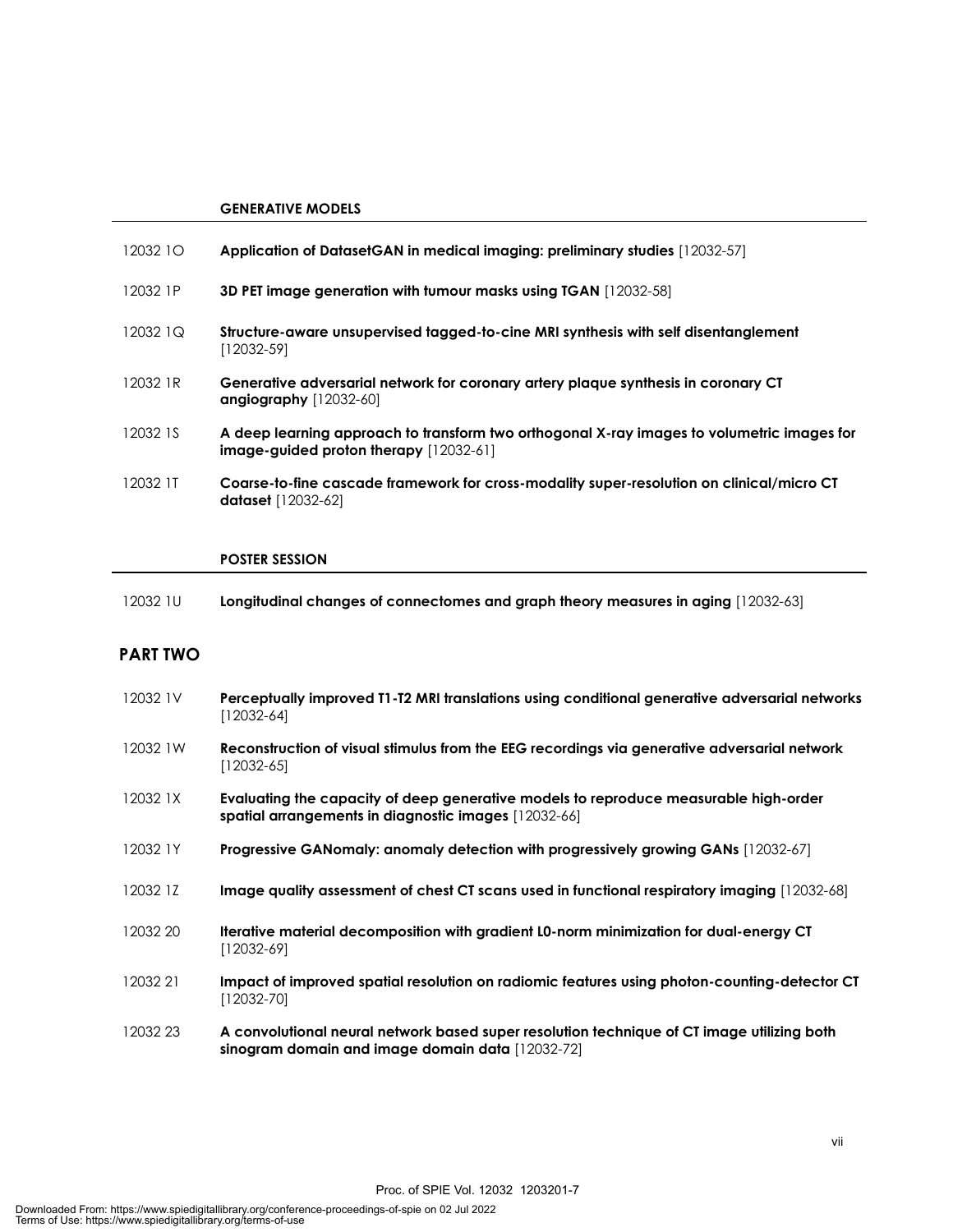| 12032 24 | Adding patient motion from DCE-MRI to anthropomorphic phantoms for dedicated breast CT<br>$[12032 - 73]$                                                               |
|----------|------------------------------------------------------------------------------------------------------------------------------------------------------------------------|
| 12032 26 | Homogenization of brain MRI from a clinical data warehouse using contrast-enhanced to non-<br>contrast-enhanced image translation with U-Net derived models [12032-75] |
| 12032 27 | An anatomy-based iteratively searching convolutional neural network for organ localization in<br>CT images [12032-76]                                                  |
| 12032 28 | Anatomy-guided deep learning for object localization in medical images [12032-77]                                                                                      |
| 12032 29 | Multi-agent reinforcement learning pipeline for anatomical landmark detection in minipigs<br>$[12032 - 78]$                                                            |
| 12032 2A | Multi-view-based automatic method for multiple diseases screening in retinal OCT images<br>$[12032 - 79]$                                                              |
| 12032 2B | 3D deep neural network to automatically identify TSC structural brain pathology based on MRI<br>$[12032-80]$                                                           |
| 12032 2C | Retinal OCT image report generation based on visual and semantic topic attention model<br>$[12032-81]$                                                                 |
| 12032 2D | Infant brain age classification: 2D CNN outperforms 3D CNN in small dataset [12032-82]                                                                                 |
| 12032 2E | Structural connectivity-based subtyping of healthy individuals using elastic net subspace<br>clustering [12032-83]                                                     |
| 12032 2F | Direct and indirect image rotation estimation methods of orthopedic x-ray images [12032-84]                                                                            |
| 12032 2G | Normalization techniques for CNN based analysis of surgical cone beam CT volumes<br>$[12032 - 85]$                                                                     |
| 12032 2H | MRI-derived cardiac fat modelling for use in ultrasound tissue labelling and classification<br>$[12032-86]$                                                            |
| 12032 21 | Multi-modality fusion coupled with deep learning for improved outcome prediction in head<br>and neck cancer [12032-87]                                                 |
| 12032 2J | U-Net based mitosis detection from H&E-stained images with the semi-automatic annotation<br>using pHH3 IHC-stained images [12032-88]                                   |
| 12032 2K | Classification of global microglia proliferation based on deep learning with local images<br>$[12032-89]$                                                              |
| 12032 2L | Learning to segment cell nuclei in phase-contrast microscopy from fluorescence images for<br>drug discovery [12032-90]                                                 |
| 12032 2M | Integrate memory efficiency methods for self-supervised learning on pathological image<br>analysis [12032-91]                                                          |
|          |                                                                                                                                                                        |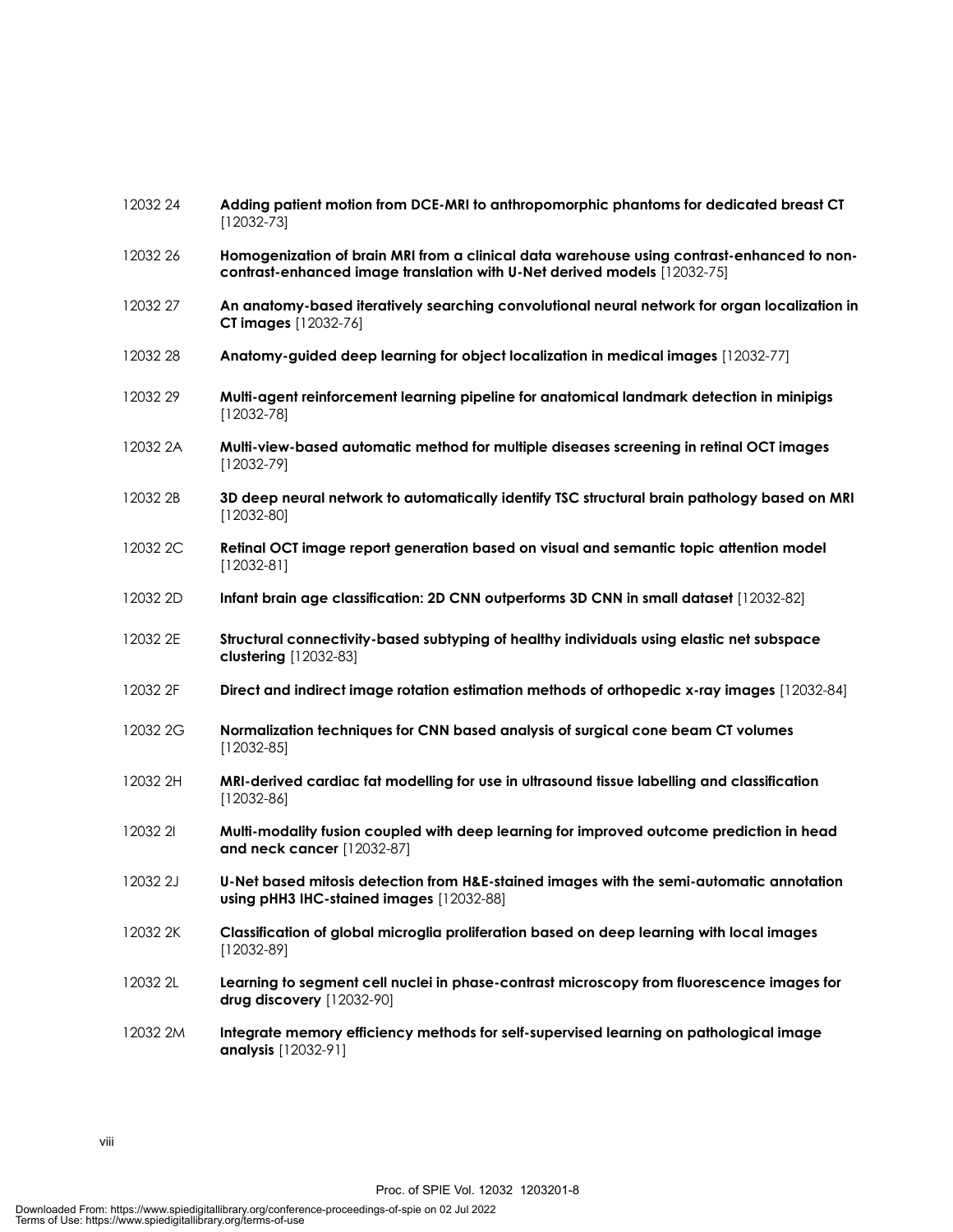|          | <b>fissue</b> [12032-92]                                                                                                       |
|----------|--------------------------------------------------------------------------------------------------------------------------------|
| 12032 20 | Towards reduction of expert bias on Gleason score classification via a semi-supervised deep<br>learning strategy [12032-93]    |
| 12032 2P | Automatic 2D to 3D localization of histological mouse brain sections in the reference atlas<br>using deep learning [12032-94]  |
| 12032 2Q | Automated quality check of corpus callosum segmentation using deep learning [12032-95]                                         |
| 12032 2R | A Pareto front based methodology to better assess medical image registration algorithms<br>$[12032-96]$                        |
| 12032 2S | Supervised deep generation of high-resolution arterial phase computed tomography kidney<br>substructure atlas [12032-97]       |
| 12032 2T | Multi-objective dual simplex-mesh based deformable image registration for 3D medical<br>$images - proof of concept [12032-98]$ |
| 12032 2U | Thin shell demons for dental scan registration [12032-99]                                                                      |
| 12032 2V | Data variation-aware medical image segmentation [12032-100]                                                                    |
| 12032 2W | Semi-supervised segmentation of tooth from 3D scanned dental arches [12032-101]                                                |
| 12032 2X | Novel dataset and evaluation of state-of-the-art vessel segmentation methods [12032-102]                                       |
| 12032 2Y | Synthetic velocity mapping cardiac MRI coupled with automated left ventricle segmentation<br>$[12032 - 103]$                   |
| 12032 2Z | Automated fractured femur segmentation using CNN [12032-104]                                                                   |
| 12032 30 | BDG-Net: boundary distribution guided network for accurate polyp segmentation [12032-105]                                      |
| 1203231  | Bridging the domain gap for medical image segmentation with multimodal MIND features<br>$[12032 - 106]$                        |
| 12032 32 | Benefits of auxiliary information in deep learning-based teeth segmentation [12032-107]                                        |
| 12032 33 | Enhancing organ at risk segmentation with improved deep neural networks [12032-108]                                            |
| 12032 34 | TIDAQUNET: tissue identification and quantification network for mid-thigh CT segmentation<br>$[12032 - 109]$                   |
| 12032 35 | BAA-Net: attention-based CNN for automatic placental segmentation of MR images<br>$[12032 - 110]$                              |

Proc. of SPIE Vol. 12032 1203201-9

12032 2N **Performance analysis in serial-section electron microscopy image registration of neuronal**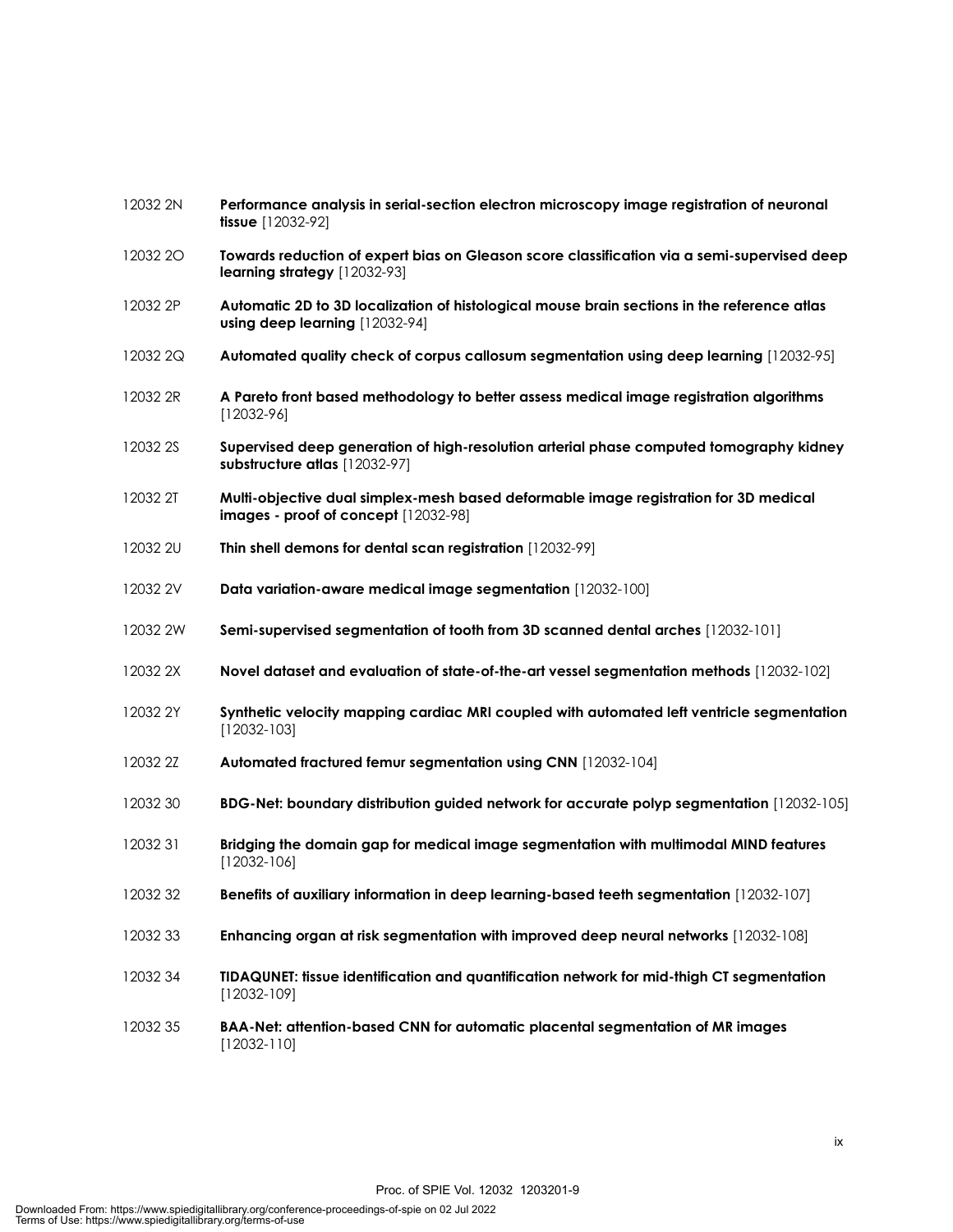| 1203236  | Deep learning-based breast tissue segmentation in digital mammography: generalization<br>across views and vendors [12032-111]                  |
|----------|------------------------------------------------------------------------------------------------------------------------------------------------|
| 12032 37 | A novel approach to form normal distribution of medical image segmentation based on<br>multiple doctors' annotations [12032-112]               |
| 12032 38 | Semi-automated intracranial aneurysm segmentation and neck detection [12032-113]                                                               |
| 1203239  | 2D nnUNet for classification and segmentation of anatomical structures in fetal torso ultrasound<br>$[12032 - 114]$                            |
| 12032 3A | Calcium scoring in low-dose ungated chest CT scans using convolutional long-short term<br>memory networks [12032-115]                          |
| 12032 3B | Weakly supervised brain tumor segmentation via semantic affinity deep neural network<br>$[12032 - 116]$                                        |
| 12032 3C | Investigation of multi-cohort brain MRI segmentation in infants [12032-117]                                                                    |
| 12032 3E | Improving deep learning based liver vessel segmentation using automated connectivity<br>analysis [12032-119]                                   |
| 12032 3F | Accelerating 2D abdominal organ segmentation with active learning [12032-120]                                                                  |
| 12032 3G | Segmentation of kidney stones in endoscopic video feeds [12032-121]                                                                            |
| 1203231  | Segmentation of vertebrae and intervertebral discs in lumbar spine MR images with iterative<br>instance segmentation [12032-123]               |
| 120323J  | Deep-learning-based markerless tumor localization using 2D KV/MV image [12032-124]                                                             |
| 12032 3K | Size-reweighted cascaded fully convolutional network for substantia nigra segmentation from<br>T2 MRI [12032-125]                              |
| 12032 3L | Fetal head circumference delineation using convolutional neural networks with registration-<br>based ellipse fitting [12032-126]               |
| 12032 3M | A cascaded deep network for automated tumor detection and segmentation in clinical PET<br>imaging of diffuse large B-cell lymphoma [12032-127] |
| 12032 3N | Evaluating transformer-based semantic segmentation networks for pathological image<br>segmentation [12032-128]                                 |
| 1203230  | Automatic lung segmentation in dynamic thoracic MRI using two-stage deep convolutional<br>neural networks [12032-129]                          |
| 12032 3P | COVID-19 lesion segmentation using convolutional LSTM for self-attention [12032-130]                                                           |
| 12032 3Q | Centerline detection and estimation of pancreatic duct from abdominal CT images [12032-131]                                                    |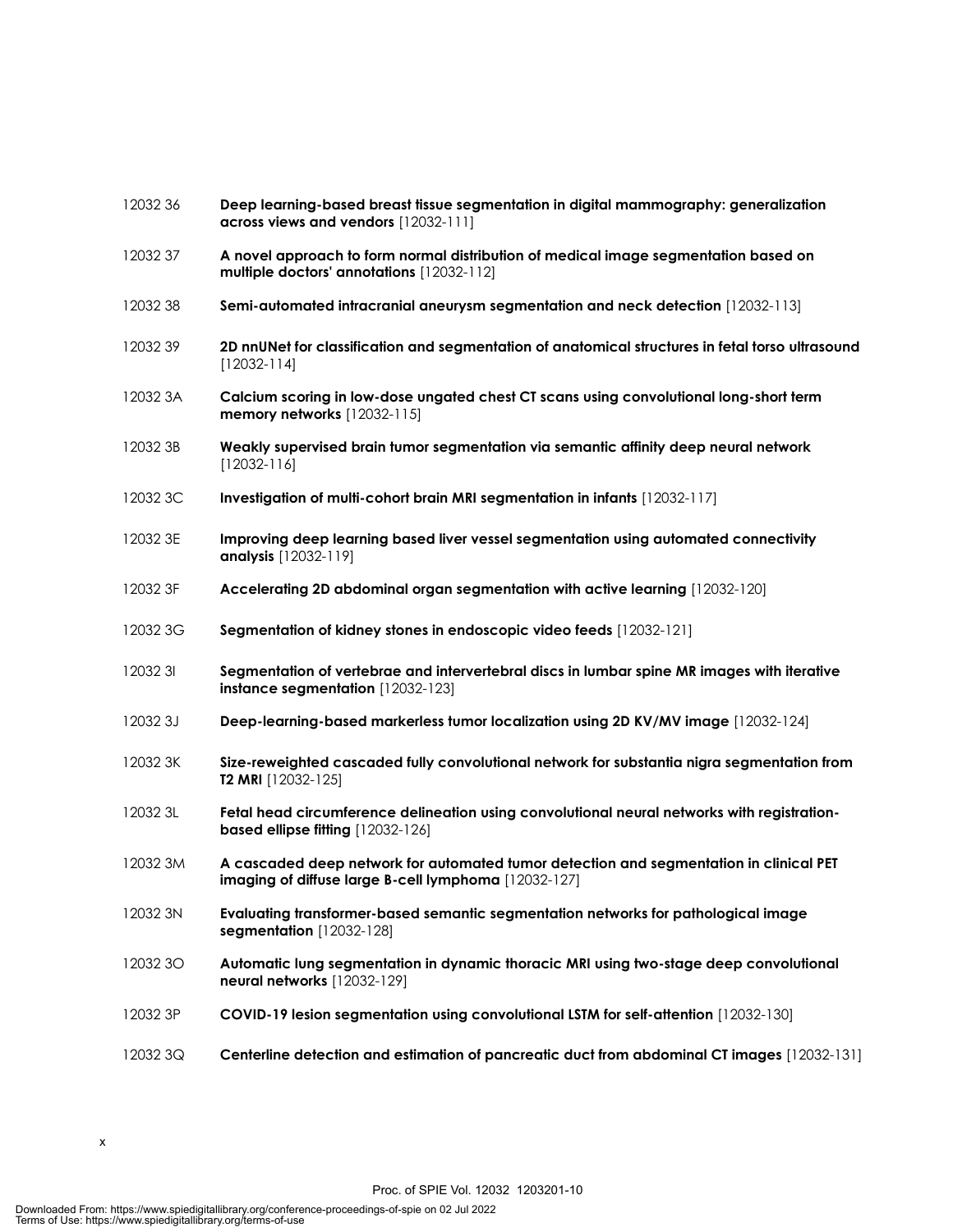- 12032 3R **C-MADA: unsupervised cross-modality adversarial domain adaptation framework for medical image segmentation** [12032-132]
- 12032 3S **A distribution-based method for thermal damage model analysis and optimization in brain laser interstitial thermal therapy** [12032-133]
- 12032 3T **Substantia nigra analysis by tensor decomposition of T2-weighted images for Parkinson's disease diagnosis** [12032-134]
- 12032 3U **Multimodal neuroimaging in pediatric type 1 diabetes: a pilot multisite feasibility study of acquisition quality, motion, and variability** [12032-135]
- 12032 3V **Acute branch retinal artery occlusion segmentation based on Bayes posterior probability and deep learning** [12032-136]
- 12032 3W **Effects of defacing whole head MRI on neuroanalysis** [12032-139]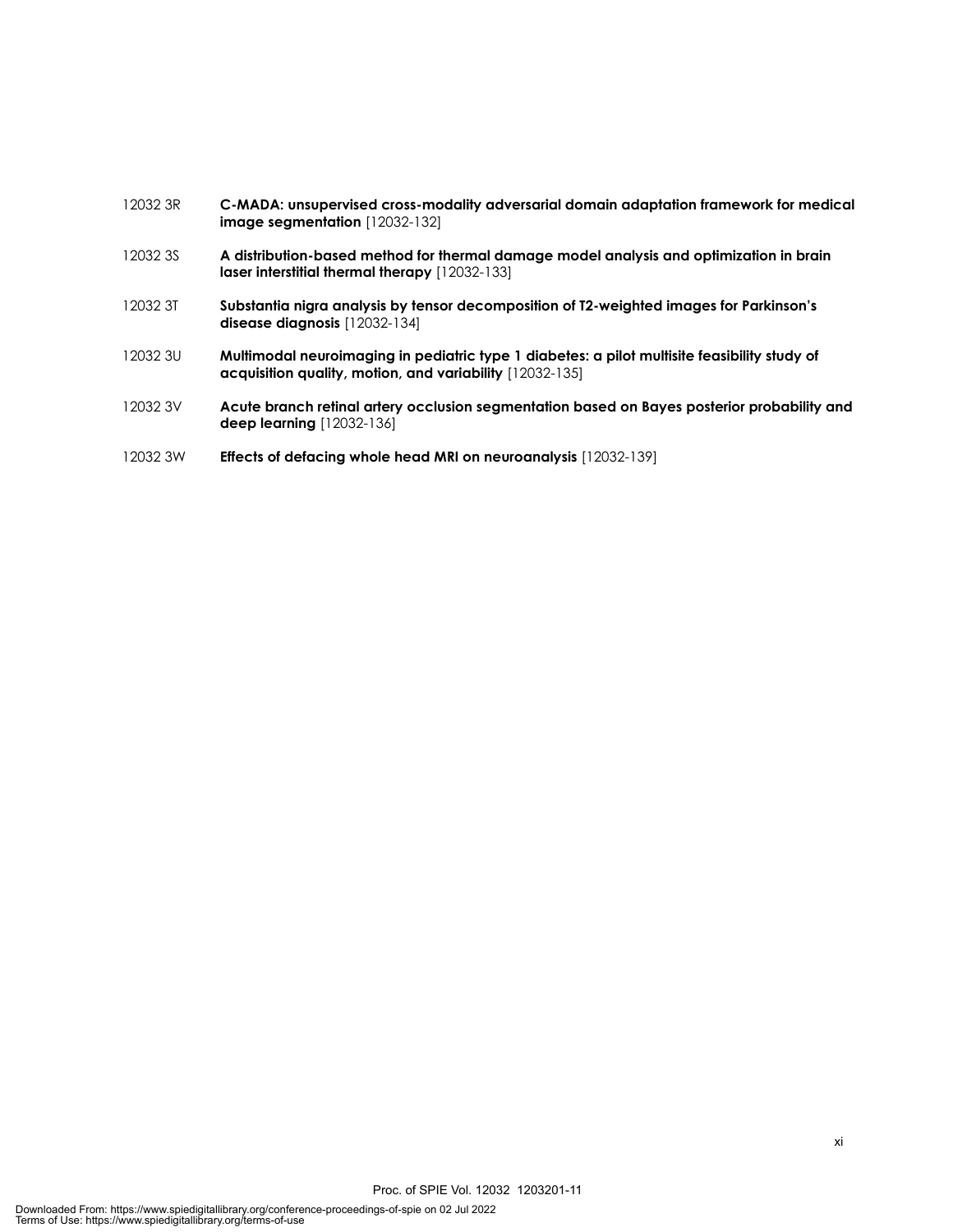Downloaded From: https://www.spiedigitallibrary.org/conference-proceedings-of-spie on 02 Jul 2022 Terms of Use: https://www.spiedigitallibrary.org/terms-of-use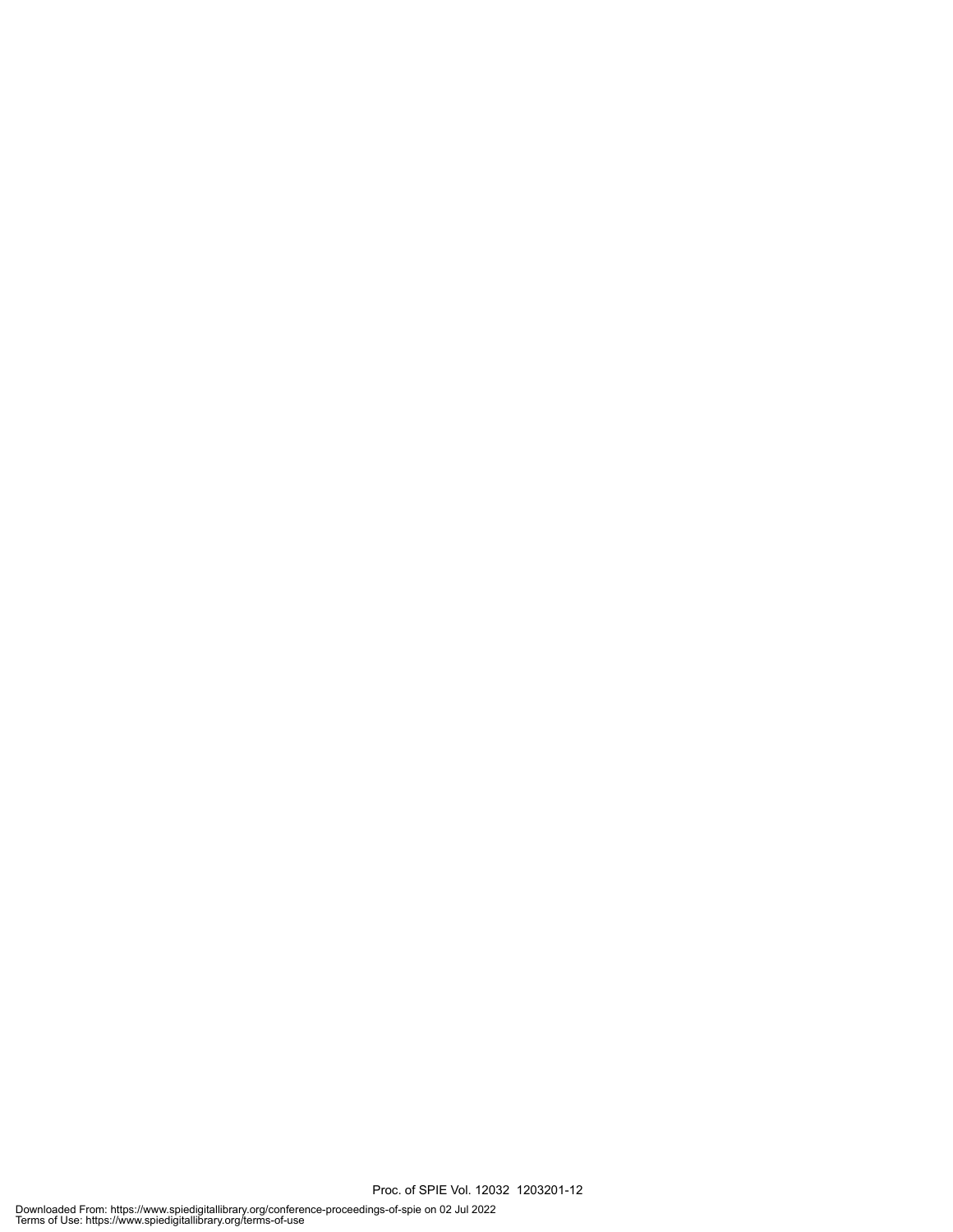### **Conference Committee**

#### *Symposium Chairs*

**Metin N. Gurcan**, Wake Forest Baptist Medical Center (United States) **Robert M. Nishikawa**, University of Pittsburgh (United States)

#### *Conference Chairs*

**Olivier Colliot**, Center National de la Recherche Scientifique (France) **Ivana Išgum**, Amsterdam UMC (Netherlands)

#### *Conference CoChairs*

**Bennett A. Landman**, 2022 Acting Conference Chair, Vanderbilt University (United States)

**Murray H. Loew**, 2022 Acting Conference Chair, The George Washington University (United States)

#### *Conference Program Committee*

**Elsa D. Angelini**, Imperial College London (United Kingdom) and Columbia University (United States) and Télécom ParisTech (France) **Meritxell Bach-Cuadra**, Université de Lausanne (Switzerland) **Ulas Bagci**, University of Central Florida (United States) **Esther E. Bron**, Erasmus MC (Netherlands) **Antong Chen**, Merck & Co., Inc. (United States) **Tolga Çukur**, Bilkent University (Turkey) **Benoit M. Dawant**, Vanderbilt University (United States) **Marleen de Bruijne**, Erasmus MC (Netherlands) **Lotta Maria Ellingsen**, University of Iceland (Iceland) **Alexandre X. Falcão**, Universidade Estadual de Campinas (Brazil) **Aaron Fenster**, Robarts Research Institute (Canada) **James Fishbaugh**, NYU Tandon School of Engineering (United States) **Alejandro F. Frangi**, University of Leeds (United Kingdom) **Yu Gan**, The University of Alabama (United States) **Mona K. Garvin**, The University of Iowa (United States) **James C. Gee**, University of Pennsylvania (United States) **Miguel Angel González Ballester**, Universitat Pompeu Fabra (Spain) **Hayit Greenspan**, Tel Aviv University (Israel) **David R. Haynor**, University of Washington (United States) **Tobias Heimann**, Siemens Healthineers (Germany) **Bulat Ibragimov**, University of Copenhagen (Denmark) **Leigh Johnston**, The University of Melbourne (Australia)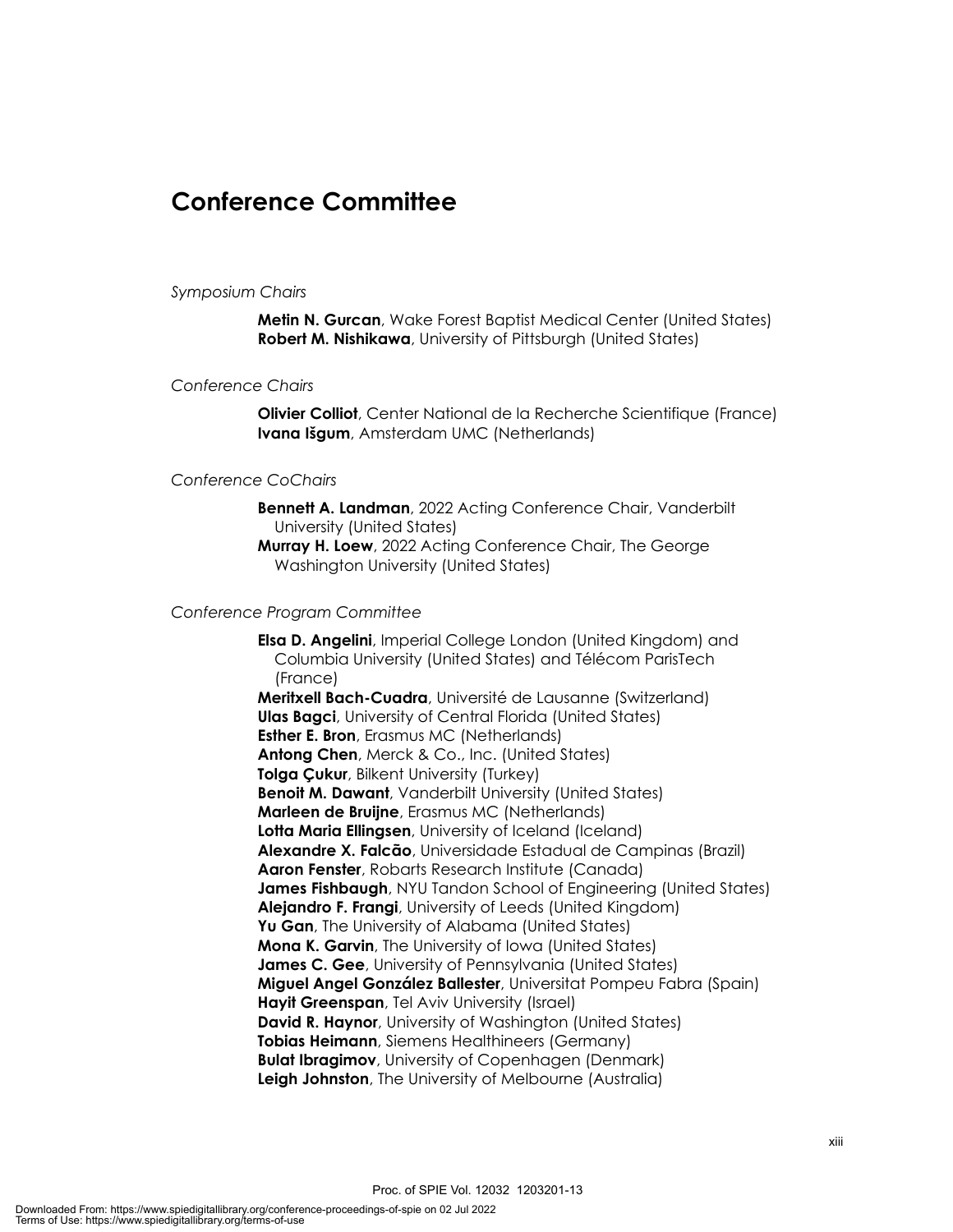**Stefan Klein**, Erasmus MC (Netherlands) **Bennett A. Landman**, Vanderbilt University (United States) **Carole Lartizien**, Center National de la Recherche Scientifique (France) **Tianhu Lei**, MD Imaging Research (United States) **Tim Leiner**, Universitair Medisch Centrum Utrecht (Netherlands) **Karim Lekadir**, Universitat de Barcelona (Spain) **Boudewijn P. F. Lelieveldt**, Leiden University Medical Center (Netherlands) **Natasha Lepore**, The University of Southern California (United States) **Murray H. Loew**, The George Washington University (United States) **Cristian Lorenz**, Philips Research (Germany) **Frederik Maes**, Katholieke Universiteit Leuven (Belgium) **Vincent A. Magnotta**, The University of Iowa Hospitals and Clinics (United States) **Diana Mateus**, Ecole Centrale de Nantes (France) **Jhimli Mitra**, GE Global Research (United States) **Sunanda D. Mitra**, Texas Tech University (United States) **Marc Modat**, King's College London (United Kingdom) **Albert Montillo**, University of Texas Southwestern Medical Center (United States) **Kensaku Mori**, Nagoya University (Japan) **Mads Nielsen**, Niels Bohr Institute (Denmark) **Ipek Oguz**, Vanderbilt University (United States) **Dzung L. Pham**, Henry Jackson Foundation/USU (United States) and National Institutes of Health (United States) and Johns Hopkins University (United States) **Jerry L. Prince**, Johns Hopkins University (United States) **Xin Qi**, Rutgers, The State University of New Jersey (United States) **Nishant Ravikumar**, University of Leeds (United Kingdom) **Maryam E. Rettmann**, Mayo Clinic (United States) **Letícia Rittner**, Universidade Estadual de Campinas (Brazil) **Mirabela Rusu**, Stanford University School of Medicine (United States) **Punam K. Saha**, The University of Iowa (United States) **Rachel E. Sparks**, King's College London (United Kingdom) **Marius Staring**, Leiden University Medical Center (Netherlands) **Martin A. Styner**, The University of North Carolina at Chapel Hill (United States) **Kenji Suzuki**, Tokyo Institute of Technology (Japan) **Tanveer F. Syeda-Mahmood**, IBM Research - Almaden (United States) **Raphael Sznitman**, University Bern (Switzerland) **Zeike A. Taylor**, University of Leeds (United Kingdom) **Yubing Tong**, University of Pennsylvania (United States) **Jayaram K. Udupa**, University of Pennsylvania (United States) **Koen Van Leemput**, Harvard Medical School (United States) and Massachusetts General Hospital (United States) **Tomaž Vrtovec**, University of Ljubljana (Slovenia)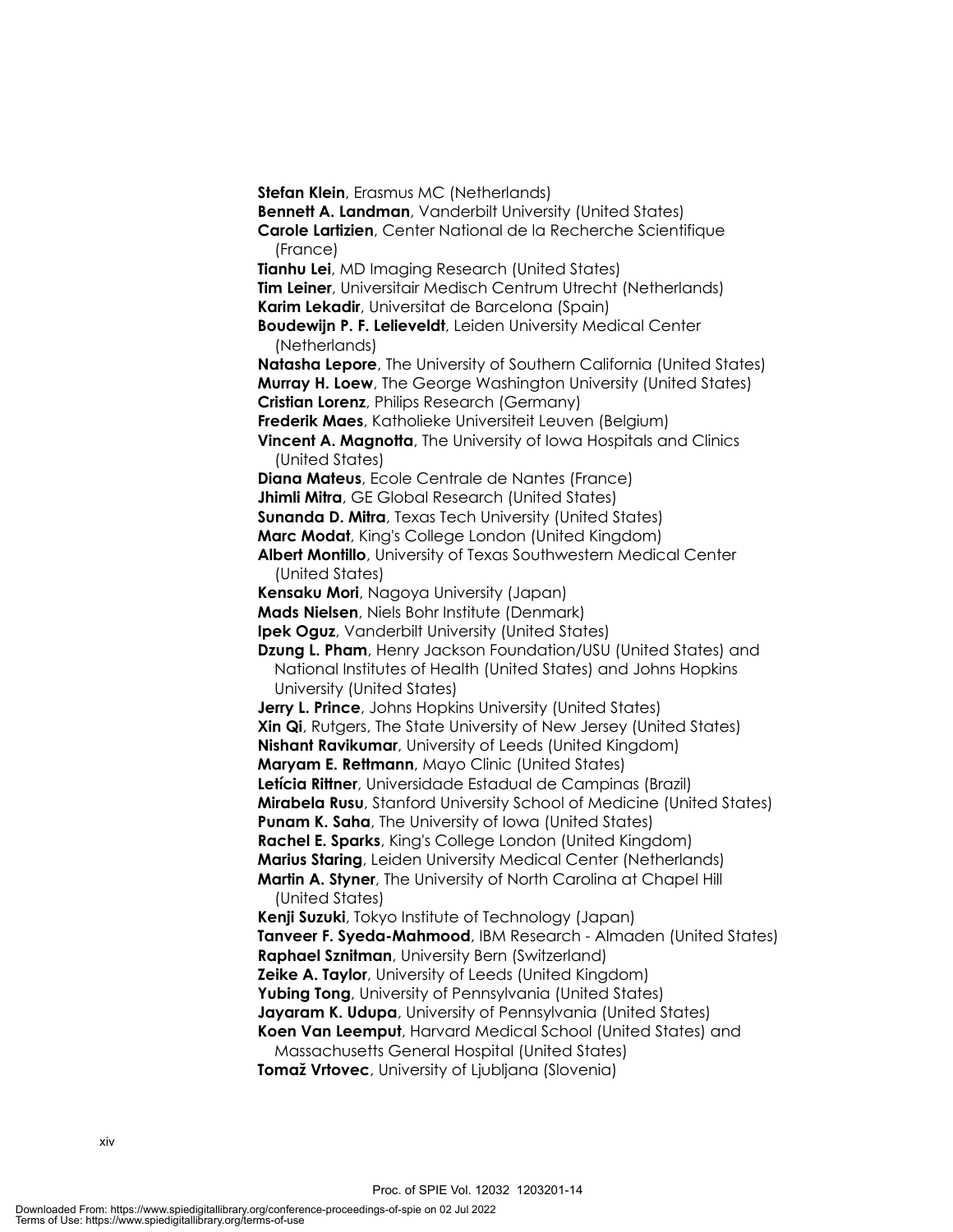**Wolfgang Wein**, ImFusion GmbH (Germany) **Guang Yang**, Imperial College London (United Kingdom)